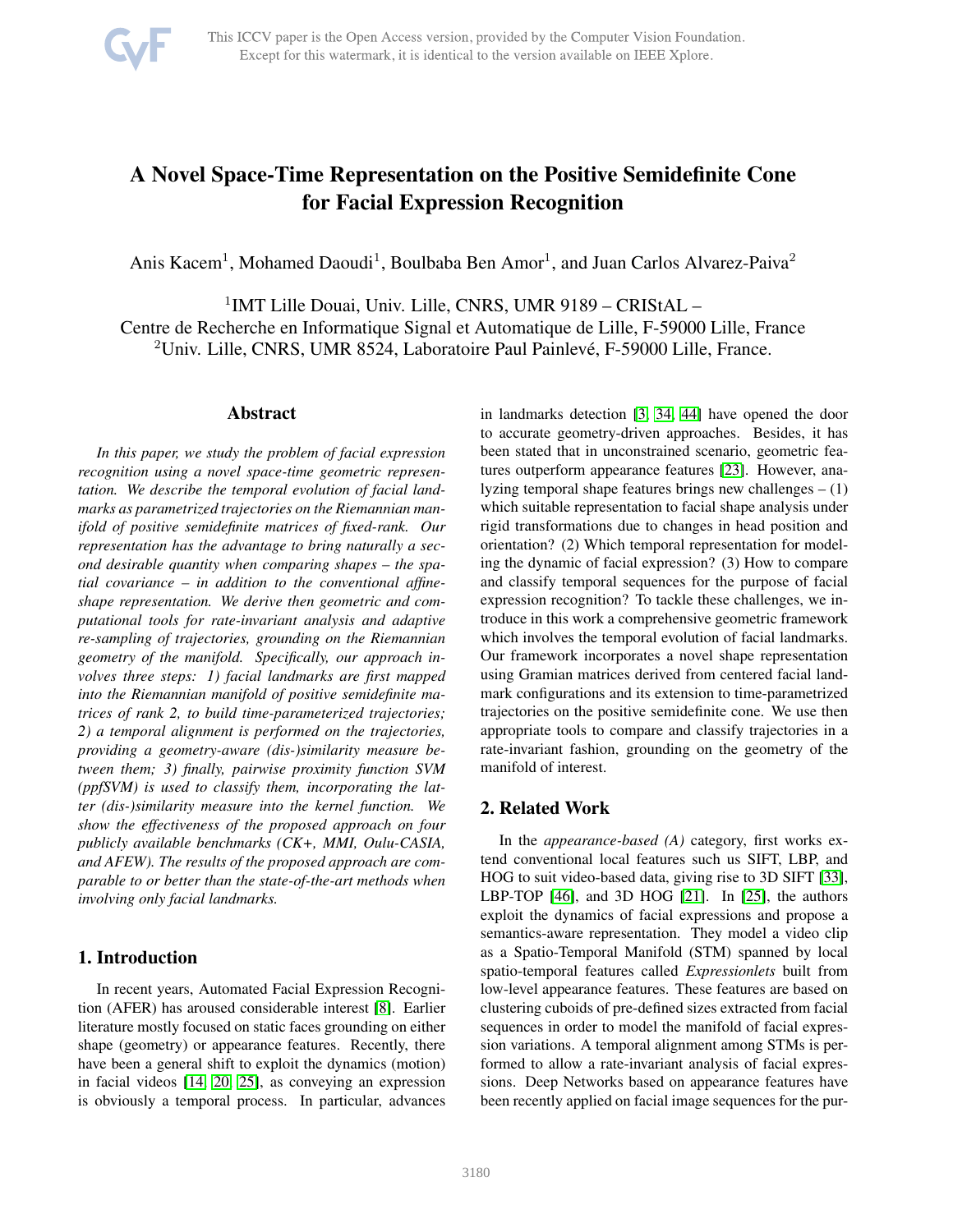pose of AFER. Elaiwat *et al*. [\[14\]](#page-8-1) propose a restricted Boltzmann machine (RBM) network that, unlike typical deep models, is shallow and therefore easier to optimize. The key property of the RBM network is to disentangle expressionrelated image transformations from transformations that are not related to the expressions. Despite their investigation in expression recognition, deep networks are less effective if trained with small datasets [\[37\]](#page-9-4). To overcome this limitation, Jung *et al*. exploit two temporal features from the appearance and the geometry (landmarks) to train two deep networks termed respectively DTAN and DTGN [\[20\]](#page-8-2). They are then combined using a joint fine-tuning method to give rise to the DTAGN. Finally, it has been shown in [\[36\]](#page-9-5) that face analysis using deep networks is sensitive to pose variations and often requires a face alignment step. As far as the *geometry-based (G)* approaches are concerned, in [\[18\]](#page-8-7), the authors propose a probabilistic method to capture the subtle motions within expressions using Latent-Dynamic Conditional Random Fields (LDCRFs) on both geometric and appearance features. They illustrate experimentally that variations in shape are much more important than appearance for AFER. In another work, Wang *et al*. [\[43\]](#page-9-6) introduce a unified probabilistic framework based on an interval temporal Bayesian network (ITBN) built from the movements of specific geometric points detected on the face along a sequence. Recently, shape trajectory-based methods showed their effectiveness in many temporal pattern recognition tasks, especially in action recognition [\[2,](#page-8-8) [4,](#page-8-9) [6,](#page-8-10) [9,](#page-8-11) [40\]](#page-9-7). Taheri *et al*. [\[35\]](#page-9-8) propose an affine-invariant shape representation on the Grassmann manifold  $\mathcal{G}(2, n)$  [\[5\]](#page-8-12) and model the dynamic of facial expression by parametrized trajectories on this manifold. Geodesic velocities between facial shapes are then used to capture the facial deformations. The classification was achieved using LDA followed by SVM.

From the discussion above, we propose a novel shape representation invariant to rigid motions by embedding shapes into a Positive Semidefinite Riemannian manifold. Facial expression sequences are then viewed as trajectories on this manifold. To compare and classify these trajectories, we propose a variant of SVM that takes into account the nonlinearity of this space. The full approach is illustrated in Fig[.1.](#page-2-0) In summary, the main contributions of this paper are:

- A novel static shape representation based on computing the Gramian matrix from centered landmark configurations, as well as a comprehensive study of the Riemannian geometry of the space of representations (called the cone of Positive Semidefinite  $n \times 2$  matrices of fixed-rank 2). Despite the large use of these matrices in several research fields, to the best of our knowledge, this is the first application in static and dynamic shape analysis.
- A temporal extension of the representation via parametrized trajectories in the underlying Rieman-

nian manifold, with associated computational tools for temporal alignment and adaptive re-sampling of trajectories.

- The classification of trajectories based on pairwise proximity function SVM (ppfSVM) grounding on pairwise (dis-)similarity measures between them, with respect to the metric of the underlying manifold.
- Extensive experiments and baselines on four publicly datasets and a comparative study with existing literature, which demonstrates the competitiveness of the approach.

The rest of the paper is organized as following. In section [3,](#page-1-0) we study the Riemannian geometry of the Positive Semidefinite manifold. In section [4,](#page-4-0) we adopt a temporal extension of the representation via time-parametrized trajectories in the manifold, with the definition of relevant geometric tools for temporal registration and trajectory resampling. Section [5](#page-4-1) states the classification approach based on a variant of the standard SVM associated to a closeness between the trajectories. Experimental results and discussions are reported in section [6.](#page-5-0) In section [7,](#page-7-0) we conclude and draw some perspectives of the work.

### <span id="page-1-0"></span>3. Shape and Trajectory Representations

Let us consider  $\{Z_0, \ldots, Z_N\}$  an arbitrary sequence of landmark configurations. Each configuration  $Z_i$  ( $0 \le i \le$  $N)$  is an  $n \times 2$  matrix  $[(x_1, y_1), (x_2, y_2), \dots, (x_n, y_n)]^T$  of rank 2 encoding the positions of  $n$  distinct points on the plane:  $p_1 = (x_1, y_1), \ldots, p_n = (x_n, y_n)$ . We are interested in studying such sequences or curves of landmark configurations up to Euclidean motions of the plane. In what follows, we will first study static observations representation, then adopt a time-parametrized representation for a temporal analysis.

As a first step, we seek a shape representation that is invariant up to Euclidean transformations (rotation and translation). Arguably, the most natural choice is the matrix of pairwise distances between the landmark points of the same shape augmented by the distances from all landmarks to the center of mass  $p_0 = (\bar{x}, \bar{y})$ . Since we are dealing with Euclidean distances, it will turn out to be more convenient to consider the matrix of the squares of these distances. Also note that by subtracting the center of mass from the coordinates of the landmarks, these can be considered as *centered*: the center of mass is always at the origin. From now on we will assume  $p_0 = (\bar{x}, \bar{y}) = (0, 0)$ . With this provision, the augmented pairwise square-distance matrix  $D$  takes the form,

$$
\mathcal{D}:=\begin{pmatrix}0&\|p_1\|^2&\cdots&\|p_n\|^2\\\|p_1\|^2&0&\cdots&\|p_1-p_n\|^2\\\vdots&\vdots&\vdots&\vdots\\\|p_n\|^2&\|p_n-p_1\|^2&\cdots&0\end{pmatrix},
$$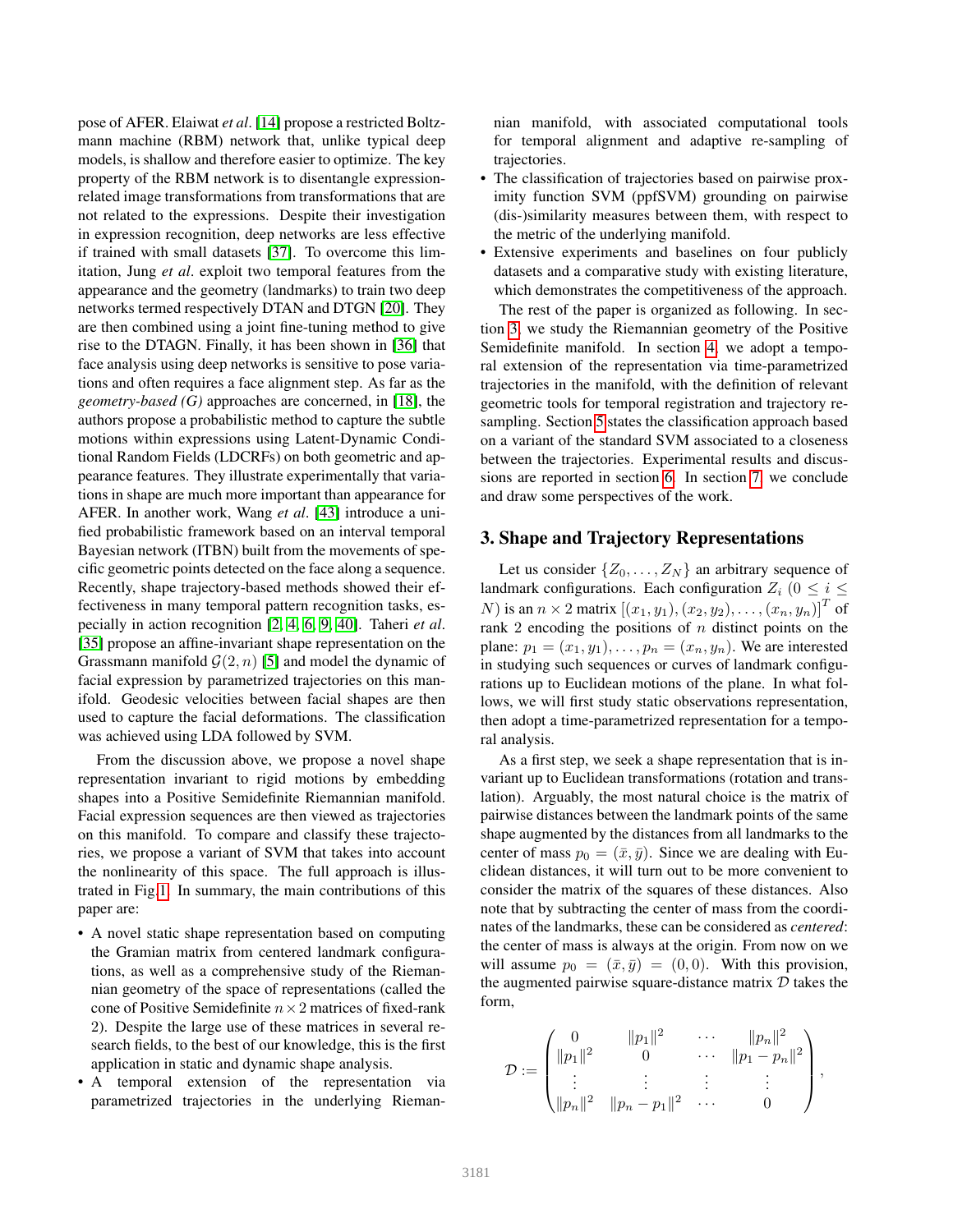

<span id="page-2-0"></span>Figure 1. Overview of the proposed approach – After automatic landmark detection for each frame of the video, the Gram matrices are computed to build trajectories on  $S^+(2,n)$ . A moving shape is hence assimilated to an ellipsoid traveling along 2-dimensional subspaces of  $\mathbb{R}^n$  with  $d_{\mathcal{S}^+}$  to compare static ellipsoids. Dynamic Time Warping (DTW) is then used to align and compare trajectories in a rate-invariant manner. Finally, the ppfSVM is used on these trajectories as expression classifier.

where  $p_i = (x_i, y_i)$  for all  $1 \leq i \leq n$ . As usual,  $\left\| \cdot \right\|$  denotes the norm associated to the  $l^2$ -inner product  $\langle \cdot, \cdot \rangle$ .

A key observation is that the matrix  $D$  can be easily read from the  $n \times n$  Gram matrix  $G := ZZ^T$ . Indeed, the entries of G are the pairwise inner products of the points  $p_1, \ldots, p_n$ 

$$
G = ZZ^T = \langle p_i, p_j \rangle \ \ 1 \le i, j \le n \ , \tag{1}
$$

and the equality

$$
\mathcal{D}_{ij} = \langle p_i, p_i \rangle - 2\langle p_i, p_j \rangle + \langle p_j, p_j \rangle \ (0 \le i, j \le n), \ (2)
$$

establishes a linear equivalence between the set of  $n \times n$ Gram matrices and augmented square-distance  $(n + 1) \times$  $(n + 1)$  matrices of distinct points on the plane. On the other hand, Gram matrices of the form  $ZZ^T$ , where Z is an  $n \times 2$  matrix of rank 2, are characterized as  $n \times n$  positive semidefinite matrices of rank 2 (for a detailed account of the relation between positive semidefinte matrices, Gram matrices, and square-distance matrices, we refer the reader to Section 6.2.1 of the book [\[10\]](#page-8-13)). Conveniently for us, the Riemannian geometry of the space of these matrices, called the positive semidefinite cone  $S^+(2, n)$ , was studied in [\[7,](#page-8-14) [15,](#page-8-15) [27,](#page-8-16) [38\]](#page-9-9).

An alternative shape representation considered in [\[5\]](#page-8-12) and [\[35\]](#page-9-8) associates to each configuration  $Z$  the two-dimensional subspace  $span(Z)$  spanned by its columns. This representation, which exploits the well-known geometry of the

Grassmann manifold  $\mathcal{G}(2, n)$  of two-dimensional subspaces in  $\mathbb{R}^n$ , is invariant under *all* invertible linear transformations. By fully encoding the set of all mutual distances between landmark points, the Euclidean shape representation proposed in this paper supplements the affine shape representation with the knowledge of the  $2 \times 2$  covariance matrix for the centered landmarks. This leads to considerable improvements in the results of the conducted facial expression recognition experiments.

# 3.1. Riemannian geometry of  $S^+(2,n)$

Given an  $n \times 2$  matrix Z of rank two, its polar decomposition  $Z = UR$  with  $R = (Z^T Z)^{1/2}$  allows us to write the Gram matrix  $ZZ^T$  as  $UR^2U^T$ . Since the columns of the matrix  $U$  are orthonormal, this decomposition defines a map

$$
\Pi: V_{n,2} \times \mathcal{P}_2 \to \mathcal{S}^+(2,n)
$$

$$
(U,R^2) \mapsto UR^2U^T
$$

from the product of the Stiefel manifold  $V_{n,2}$  and the cone of  $2 \times 2$  positive definite matrices  $\mathcal{P}_2$  to the manifold  $S^+(2,n)$  of  $n \times n$  positive semidefinite matrices of rank two. The map Π defines a principal fiber bundle over  $S^+(2, n)$  with fibers

$$
\Pi^{-1}(UR^2U^T) = \{ (UO, O^TR^2O) : O \in \mathcal{O}(2) \},
$$

where  $\mathcal{O}(2)$  is the group of  $2 \times 2$  orthogonal matrices. Bonnabel and Sepulchre [\[7\]](#page-8-14) use this map and the geometry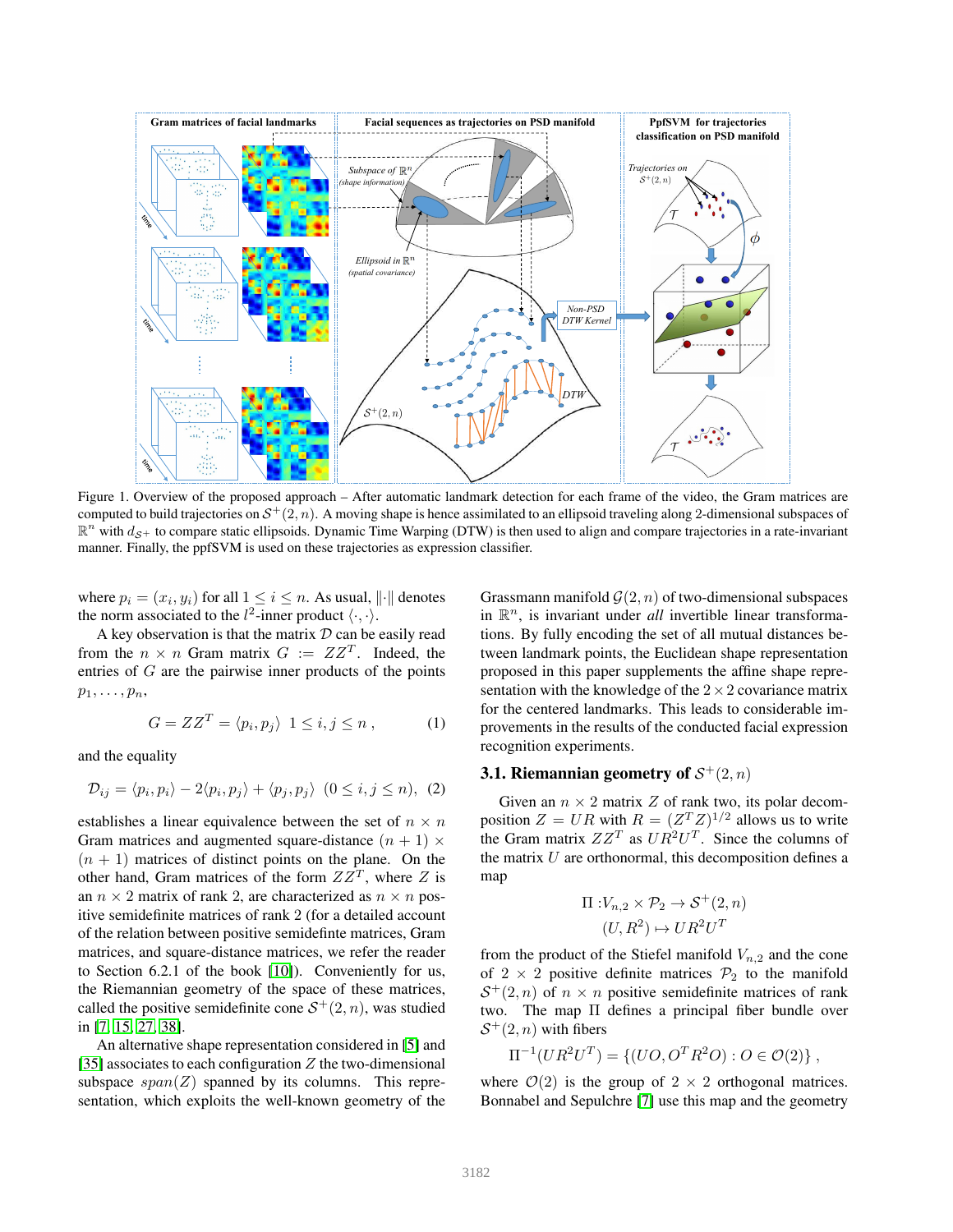of the *structure space*  $V_{n,2} \times P_2$  to introduce a Riemannian metric on  $S^+(2, n)$  and study its geometry.

#### 3.2. Tangent space and Riemannian metric

The tangent space  $T_{(U,R^2)}(V_{n,2} \times P_2)$  consists of pairs  $(M, N)$ , where M is a  $n \times 2$  matrix satisfying  $M<sup>T</sup>U$  +  $U^T M = 0$  and N is any  $2 \times 2$  symmetric matrix. Bonnabel and Sepulchre define a *connection* (see [\[22,](#page-8-17) p. 63]) on the principal bundle  $\Pi : V_{n,2} \times P_2 \to S^+(2,n)$  by setting the horizontal subspace  $\mathcal{H}_{(U,R^2)}$  at the point  $(U,R^2)$  to be the space of tangent vectors  $(M, N)$  such that  $M<sup>T</sup>U = 0$  and N is an arbitrary  $2 \times 2$  symmetric matrix. They also define an inner product on  $\mathcal{H}_{(U,R^2)}$ : given two tangent vectors  $A=$  $(M_1, N_1)$  and  $B = (M_2, N_2)$  on  $\mathcal{H}_{(U, R^2)}$ , set

<span id="page-3-0"></span>
$$
\langle (A,B) \rangle_{\mathcal{H}_{U,R^2}} = \text{tr}(M_1^T M_2) + k \text{tr}(N_1 R^{-2} N_2 R^{-2}), \tag{3}
$$

where  $k > 0$  is a real parameter.

It is easily checked that the action of the group of  $2 \times 2$ orthogonal matrices on the fiber  $\Pi^{-1}(UR^2U^T)$  sends horizontals to horizontals isometrically. It follows that the inner product on  $T_{UR^2U^T} \mathcal{S}^+(2, n)$  induced from that of  $\mathcal{H}_{(U, R^2)}$ via the linear isomorphism DΠ is independent of the choice of point  $(U, R^2)$  projecting onto  $UR^2U^T$ . This procedure defines a Riemannian metric on  $S^+(2, n)$  for which the natural projection

$$
\rho : \mathcal{S}^+(2, n) \to \mathcal{G}(2, n)
$$

$$
G \mapsto range(G)
$$

is a Riemannian submersion. This allows us to relate the geometry of  $S^+(2, n)$  with that of the Grassmannian  $\mathcal{G}(2, n)$ .

Recall that the geometry of the Grassmannian  $\mathcal{G}(2, n)$  is easily described by using the map

$$
span: V_{n,2} \to \mathcal{G}(2,n)
$$

that sends an  $n \times 2$  matrix with orthonormal columns U to their span  $span(U)$ . Given two subspaces  $\mathcal{U}_1 = span(U_1)$ and  $U_2 = span(U_2) \in \mathcal{G}(2, n)$ , the geodesic curve connecting them is

$$
span(U(t)) = span(U_1 \cos(\Theta t) + M \sin(\Theta t)), \quad (4)
$$

where  $\Theta = diag(\theta_1, \theta_2)$  is a 2 × 2 diagonal matrix formed by the *principal angles* between  $U_1$  and  $U_2$ , while the matrix M is given by the formula  $M = (I_n - U_1 U_1^T) U_2 F$ , with F being the pseudoinverse  $diag(\sin(\theta_1), \sin(\theta_2))$ . The Riemannian distance between  $\mathcal{U}_1$  and  $\mathcal{U}_2$  is given by

$$
d_{\mathcal{G}}^2(\mathcal{U}_1, \mathcal{U}_2) = ||\Theta||_F^2. \tag{5}
$$

# **3.3. Pseudo-geodesics and closeness in**  $\mathcal{S}^+(2,n)$

Bonnabel and Sepulchre ([\[7\]](#page-8-14)) define the *pseudo*geodesic connecting two matrices  $G_1 = U_1 R_1^2 U_1^T$  and  $G_2 = U_2 R_2^2 U_2^T$  in  $S^+(2, n)$  as the curve

<span id="page-3-2"></span>
$$
C_{G_1 \to G_2}(t) = U(t)R^2(t)U^T(t), \forall t \in [0, 1], \quad (6)
$$

where  $R^2(t) = R_1 \exp(t \log R_1^{-1} R_2^2 R_1^{-1}) R_1$  is a geodesic in  $\mathcal{P}_2$  and  $U(t)$  is the geodesic in  $\mathcal{G}(2,n)$  given by Eq.[\(4\)](#page-3-0). They also define the *closeness* between  $G_1$  and  $G_2$ ,  $d_{\mathcal{S}^+}(G_1, G_2)$ , as the square of the length of this curve:

$$
d_{\mathcal{S}^+}(G_1, G_2)
$$
  
=  $||\Theta||_F^2 + k||\log R_1^{-1} R_2^2 R_1^{-1}||_F^2$  (7)  
=  $d_{\mathcal{G}}^2(\text{span}(U_1), \text{span}(U_2)) + k d_{\mathcal{P}_2}^2(R_1^2, R_2^2)$ .

The closeness  $d_{\mathcal{S}^+}$  consists of two independent contributions, the square of the distance  $d_G(span(U_1), span(U_2))$ between the two associated subspaces and the square of the distance  $d_{\mathcal{P}_2}(R_1^2, R_2^2)$  on the positive cone  $\mathcal{P}_2$  (Fig[.2\)](#page-3-1). Note that  $C_{G_1 \to G_2}$  is not necessarily a geodesic and therefore, the closeness  $d_{\mathcal{S}^+}$  is not a true Riemannian distance. From the viewpoint of the landmark configurations  $Z_1$  and  $Z_2$ , with  $G_1 = Z_1 Z_1^T$  and  $G_2 = Z_2 Z_2^T$ , the closeness encodes the distances measured between the affine shapes  $span(Z_1)$ and  $span(Z_2)$  in  $\mathcal{G}(2,n)$  and between their spatial covariances in  $\mathcal{P}_2$ . Indeed, the spatial covariance of  $Z_i$  (i = 1, 2) is the  $2 \times 2$  symmetric positive definite matrix

$$
C = \frac{Z_i^T Z_i}{n-1} = \frac{(U_i R_i)^T (U_i R_i)}{n-1} = \frac{R_i^2}{n-1}.
$$
 (8)

The weight parameter  $k$  controls the relative contribution of these two informations. Note that for  $k = 0$  the distance on  $S^+(2, n)$  collapses to the distance on  $\mathcal{G}(2, n)$ . Nevertheless, the authors in [\[7\]](#page-8-14) recommend choosing small values for this parameter. The conducted experiments for expression recognition reported in section [6](#page-5-0) are in accordance with this recommendation.

For more details about the geometry of the Grassmannians  $\mathcal{G}(2, n)$  and the positive define cone  $\mathcal{P}_2$ , readers are referred to [\[1,](#page-8-18) [5,](#page-8-12) [7,](#page-8-14) [28\]](#page-8-19).



<span id="page-3-1"></span>Figure 2. A pictorial representation of the positive semidefinite cone  $S^+(2, n)$ . Viewing matrices  $G_1$  and  $G_2$  as ellipsoids in  $\mathbb{R}^n$ , the closeness consists of two contributions:  $d_{\mathcal{G}}^2$  (squared Grassmann distance) and  $d_{\mathcal{P}_2}^2$  (squared Riemannian distance in  $\mathcal{P}_2$ ).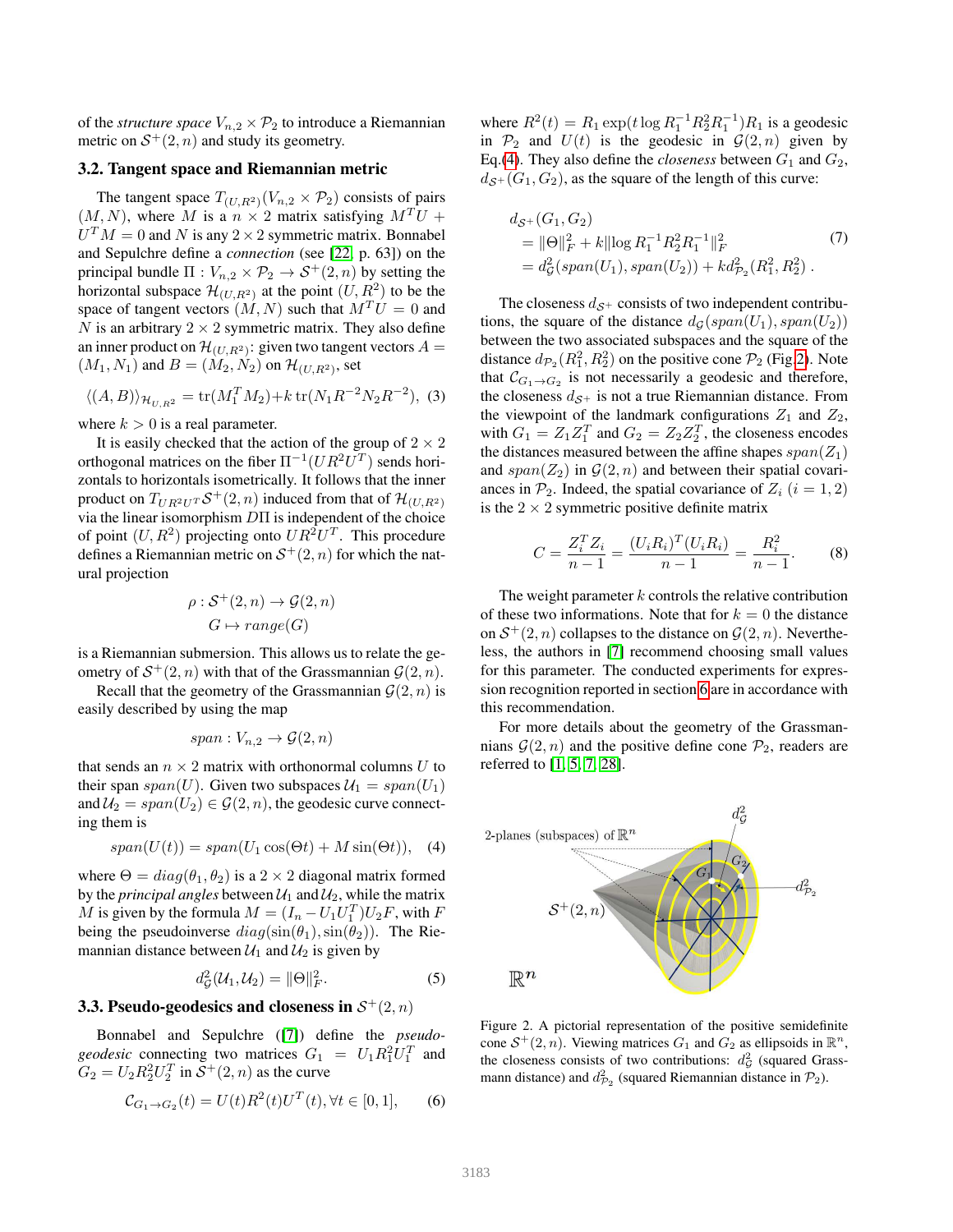# <span id="page-4-0"></span>4. Modeling Facial Expressions as Trajectories in  $S^+(2,n)$

We are able to compare static shape representations based on their Gramian representation G, the induced space, and closeness introduced in the previous section. We need a natural and effective extension to study their temporal evolution. Following [\[6,](#page-8-10) [35,](#page-9-8) [39\]](#page-9-10), we define curves  $\beta_G : I \rightarrow S^+(2,n)$  (I denotes the time domain, *e.g*. [0, 1]) to model the spatio-temporal evolution of elements on  $S^+(2,n)$ . Given a sequence of shapes  $\{Z_0, \ldots, Z_N\}$  represented by their corresponding Gram matrices  $\{G_0, \ldots, G_N\}$  in  $S^+(2, n)$ , the corresponding curve is the trajectory of the point  $\beta_G(t)$  on  $S^+(2, n)$ , when  $t$  ranges in [0, 1]. These curves are obtained by connecting all successive Gramian representations of shapes  $G_i$  and  $G_{i+1}$ ,  $0 \le i \le N-1$ , by pseudo-geodesics in  $S^+(2, n)$ .

#### 4.1. Temporal alignment and analysis

The execution rate of facial expressions is often arbitrary and that results in different parameterizations of corresponding trajectories. This parameterization variability distorts the comparison measures of these trajectories. Given m trajectories  $\{\beta_G^1, \beta_G^2, \dots, \beta_G^m\}$  on  $S^+(2, n)$ , we are interested in finding functions  $\gamma_i$  such that the  $\beta_G^i(\gamma_i(t))$  are matched optimally for all  $t \in [0, 1]$ . In other words, two curves  $\beta_G^1(t)$  and  $\beta_G^2(t)$  represent the same trajectories if their images are the same. This happens if, and only if,  $\beta_G^2 = \beta_G^1 \circ \gamma$ , where  $\gamma$  is a re-parameterization of the interval [0, 1]. The problem of temporal alignment is turned to find an optimal warping function  $\gamma^*$  according to,

$$
\gamma^* = \arg\min_{\gamma \in \Gamma} \int_0^1 d_{\mathcal{S}^+}(\beta_G^1(t), \beta_G^2(\gamma(t))) dt , \qquad (9)
$$

where  $\Gamma$  denotes the set of all monotonically-increasing functions  $\gamma : [0, 1] \rightarrow [0, 1]$ . The most commonly used method to solve such optimization problem is the Dynamic Time Warping (DTW) algorithm. Note that accommodation of the DTW algorithm to the manifold-values sequences can be achieved with respect to an appropriate metric defined on the underlying manifold  $S^+(2, n)$ . Having the optimal re-parametrization function  $\gamma^*$ , one can define a (dis-)similarity measure between two trajectories allowing a rate-invariant comparison:

<span id="page-4-2"></span>
$$
d_{DTW}(\beta_G^1, \beta_G^2) = \int_0^1 d_{\mathcal{S}^+}(\beta_G^1(t), \beta_G^2(\gamma^*(t))) dt. \quad (10)
$$

From now, we shall use  $d_{DTW}(.,.)$  to compare trajectories in our manifold of interest  $S^+(2, n)$ .

# 4.2. Adaptive re-sampling of trajectories

One difficulty in video analysis is to catch the most relevant frames and focus on them. In fact, it is relevant to reduce the number of frames when no motion happened and in the same time "introduce" new frames, otherwise. Our geometric framework provides tools to do so. In fact, interpolation between successive frames could be achieved using pseudo-geodesics defined in Eq.[\(6\)](#page-3-2), while their length (closeness defined in Eq.[\(7\)](#page-3-2)) expresses the magnitude of the motion. Accordingly, we have designed an adaptive resampling tool that is able to increase/decrease the number of samples in a fixed time interval according to their relevance, with respect to the geometry of the underlying manifold  $S^+(2, n)$ . Relevant samples are identified by a relatively low closeness  $d_{\mathcal{S}^+}$  to the previous frame, while irrelevant ones correspond to a higher closeness level. Here, the down-sampling is performed by removing irrelevant shapes. In turn, the up-sampling is possible by interpolating between successive shape representations in  $S^+(2, n)$  using pseudo-geodesics.

More formally, given a trajectory  $\beta_G(t)_{t=0,1,\ldots,N}$  on  $S^+(2, n)$ , for each sample  $\beta_G(t)$  we compute the closeness to the previous sample, *i.e.*  $d_{\mathcal{S}^+}(\beta_G(t), \beta_G(t-1))$ . If the value is below a defined threshold  $\zeta_1$ , current sample is simply removed from the trajectory. In contrast, if the distance exceeds a second threshold  $\zeta_2$ , new samples (shapes) generated from the pseudo-geodesic curve connecting  $\beta_G(t)$  to  $\beta$ <sub>G</sub>(t – 1) are inserted in the trajectory.

# <span id="page-4-1"></span>5. Classification of Trajectories in  $\mathcal{S}^+(2,n)$

Our trajectory representation reduces the problem of facial sequences classification to trajectories classification in  $S^+(2, n)$ . Let us consider  $\mathcal{T} = {\beta_G : [0, 1] \rightarrow S^+(2, n)},$ the set of time-parametrized trajectories of the underlying manifold. Let  $\mathcal{L} = \{(\beta_G^1, y^1), \dots, (\beta_G^m, y^m)\}\$  be the training set with class labels, where  $\beta_G^i \in \mathcal{T}$  and  $y^i \in \mathcal{Y}$ , *e.g.*  $\mathcal{Y} = \{(\text{Ha}), (\text{An})\},$  such that  $y^i = f(\beta_G^i)$ . The goal here is to find an approximation h to f such that  $h : \mathcal{T} \to \mathcal{L}$ . In Euclidean spaces, any standard classifier (*e.g*. standard SVM) may be a natural and appropriate choice to classify the trajectories. Unfortunately, this is no more suitable as the space  $\mathcal T$  built from  $\mathcal S^+(2,n)$  is non-linear. A function that divides the manifold is rather a complicated notion compared with the Euclidean space. In current literature, few approaches have been proposed to handle the nonlinearity of Riemannian manifolds [\[19,](#page-8-20) [35,](#page-9-8) [39,](#page-9-10) [40\]](#page-9-7). These methods map the points on the manifold to a tangent space or to Hilbert space where traditional learning techniques can be used for classification. Mapping data to a tangent space only yields a first-order approximation of the data that can be distorted, especially in regions far from the origin of the tangent space. Moreover, iteratively mapping back and forth, *i.e*. Riemannian Logarithmic and exponential maps, to the tangent spaces significantly increases the computational cost of the algorithm. Recently, some authors propose to embed a manifold in a high dimensional Reproducing Kernel Hilbert Space (RKHS), where Euclidean geome-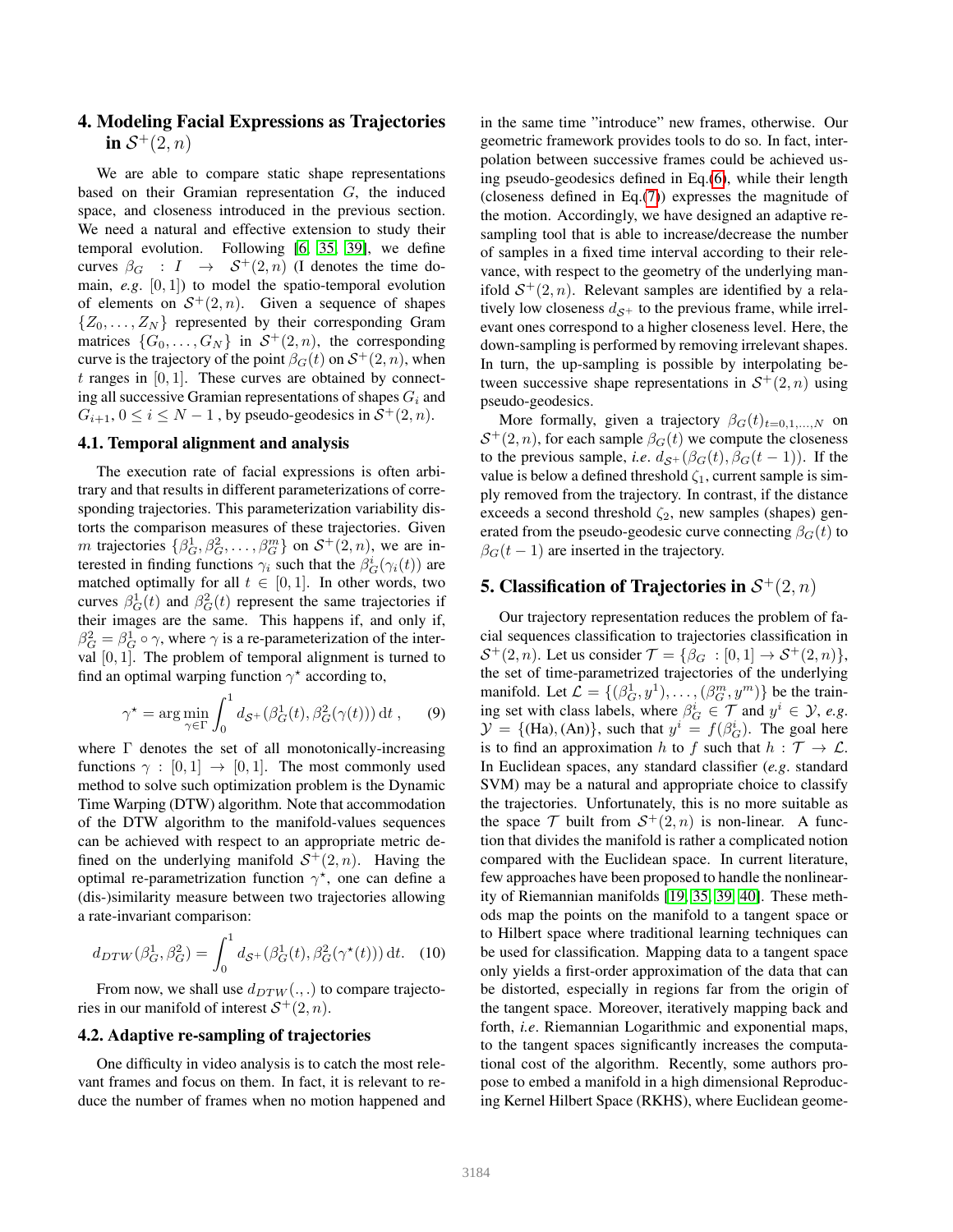try can be applied [\[19\]](#page-8-20). The Riemannian kernels enable the classifiers to operate in an extrinsic feature space without computing tangent space and log and exp maps. Many Euclidean machine learning algorithms can be directly generalized to an RKHS, which is a vector space that possesses an important structure: the inner product. Such an embedding, however, requires a positive semi-definite kernel function, according to Mercer's theorem [\[32\]](#page-9-11).

Inspired by a recent work of [\[4\]](#page-8-9) for action recognition, we adopt the *pairwise proximity function SVM* (ppfSVM) [\[16,](#page-8-21) [17\]](#page-8-22). PpfSVM requires the definition of a (dis-)simlarity measure to compare samples. In our case, it is natural to consider the  $d_{DTW}$  defined in Eq.[\(10\)](#page-4-2) for such a comparison. This strategy involves the construction of inputs such that each trajectory is represented by its (dis-)similarity to all the trajectories in the dataset, with respect to  $d_{DTW}$ , and then apply a conventional SVM to this transformed data [\[17\]](#page-8-22). The ppfSVM is related to the arbitrary kernel-SVM without restrictions on the kernel function [\[16\]](#page-8-21).

Given m trajectories  $\{\beta_G^1, \beta_G^2, \dots, \beta_G^m\}$  in  $\mathcal{T}$ , we follow [\[4\]](#page-8-9) and define a proximity function  $\mathcal{P}_{\mathcal{T}} : \mathcal{T} \times \mathcal{T} \rightarrow \mathbb{R}_+$ between two trajectories  $\beta_G^1, \beta_G^2 \in \mathcal{T}$  as following,

$$
\mathcal{P}_{\mathcal{T}}(\beta_G^1, \beta_G^2) = d_{DTW}(\beta_G^1, \beta_G^2). \tag{11}
$$

According to [\[16\]](#page-8-21), there are no restrictions on the function  $\mathcal{P}_{\mathcal{T}}$ . For an input trajectory  $\beta_G \in \mathcal{T}$ , the mapping  $\phi(\beta_G)$  is given by,

$$
\phi(\beta_G) = [\mathcal{P}_{\mathcal{T}}(\beta_G, \beta_G^1), \dots, \mathcal{P}_{\mathcal{T}}(\beta_G, \beta_G^m)]^T. \tag{12}
$$

The obtained vector  $\phi(\beta_G) \in \mathbb{R}^m$  is used to represent a sample trajectory  $\beta_G \in \mathcal{T}$ . Hence, the set of trajectories can be represented by a  $m \times m$  matrix P, where  $P(i, j) = \mathcal{P}_{\mathcal{T}}(\beta_G^{\overline{i}}, \beta_G^j), i, j \in \{1, \ldots, m\}$ . Finally, a linear SVM is applied to this data representation. urther details on ppfSVM can be found in [\[4,](#page-8-9) [16,](#page-8-21) [17\]](#page-8-22).

#### <span id="page-5-0"></span>6. Experimental Results

To validate the proposed approach, we have conducted extensive experiments on four publicly available datasets – CK+, MMI, Oulu-CASIA, and AFEW. We have followed experimental settings commonly used in recent works. Note that all our experiments are made once the facial landmarks are extracted using the method proposed in [\[3\]](#page-8-4) on CK+, MMI, and Oulu-CASIA datasets. On the challenging AFEW, we have considered the corrections provided in <sup>[1](#page-5-1)</sup> after applying the same detector.

Cohn-Kanade Extended (CK+) database [\[26\]](#page-8-23) – is one of the most popular datasets. It contains 123 subjects and 593 frontal image sequences of posed expressions. Among them, 118 subjects are annotated with the seven labels –

anger (An), contempt (Co), disgust (Di), fear (Fe), happy (Ha), sad (Sa), and surprise (Su). Note that only the two first temporal phases of the expression, *i.e*. neutral and onset (with apex frames), are present. Following the same settings of [\[14,](#page-8-1) [20\]](#page-8-2), we have performed 10-fold cross validation experiment. The results are summarized in Table [1.](#page-5-2)

Table 1. Confusion matrix of the proposed trajectory representation and classification on  $S^+(2, n) - CK +$  database.

<span id="page-5-2"></span>

|    | An         | Co    | Di    | Fe | Ha    | Sa    | Su     |
|----|------------|-------|-------|----|-------|-------|--------|
| An | <b>100</b> | 5.55  | 3.38  | 0  |       | 3.57  | 0      |
| Co | 0          | 83.35 |       | 0  | 1.44  | 0     | 1.2    |
| Di | 0          | 0     | 96.62 | 0  |       | 0     | 0      |
| Fe | 0          | 0     |       | 92 |       |       | $_{0}$ |
| Ha | 0          | 5.55  | 0     | 8  | 98.56 |       | 0      |
| Sa | 0          | 5.55  |       | 0  | 0     | 96.43 | 0      |
| Su | 0          | 0     |       | 0  |       | 0     | 98.8   |
|    |            |       |       |    |       |       |        |

Overall, the average accuracy is 96.87%. When individual accuracy of (An), (Di), (Ha), and (Su) are high, recognizing (Co) and (Fe) is still challenging. Note that the accuracy of the trajectory representation on  $\mathcal{G}(2, n)$ , following the same pipeline is 2% lower, which confirms the contribution of the covariance embedded to our shape representation.

**MMI database** [\[37\]](#page-9-4) – consists of 205 image sequences with frontal faces of only 30 subjects labeled with the six basic emotion labels. This database is different from the other databases; each sequence begins with a neutral facial expression and has a posed facial expression in the middle of the sequence. This ends with the neutral facial expression. The location of the peak frame is not provided as a prior information. Here again, the protocol used in [\[14,](#page-8-1) [20\]](#page-8-2) was followed according to a 10-fold crossvalidation schema. The confusion matrix is reported in Table [2.](#page-5-3) An average classification accuracy of 79.19% is reported. Note that based on geometric features only, our approach grounding on both representations on  $S^+(2, n)$  and  $\mathcal{G}(2, n)$  achieves competitive results with respect to the literature (see Table [5\)](#page-6-0).

Table 2. Confusion matrix of the proposed trajectory representation and classification on  $S^+(2, n)$  – MMI database.

<span id="page-5-3"></span>

| $\frac{1}{2}$ . The choice of $\frac{1}{2}$ and $\frac{1}{2}$ and $\frac{1}{2}$ and $\frac{1}{2}$ and $\frac{1}{2}$ and $\frac{1}{2}$ and $\frac{1}{2}$ and $\frac{1}{2}$ and $\frac{1}{2}$ and $\frac{1}{2}$ and $\frac{1}{2}$ and $\frac{1}{2}$ and $\frac{1}{2}$ and $\frac{1}{2}$ and |        |      |          | 1111111 uuutouve. |       |       |
|-------------------------------------------------------------------------------------------------------------------------------------------------------------------------------------------------------------------------------------------------------------------------------------------|--------|------|----------|-------------------|-------|-------|
|                                                                                                                                                                                                                                                                                           | An     | Di   | Fe       | Ha                | Sa    | Su    |
| An                                                                                                                                                                                                                                                                                        | 76.66  | 9.37 |          |                   | 9.37  |       |
| Di                                                                                                                                                                                                                                                                                        | 13.33  | 75   | 13.79    | 2.44              | 3.12  |       |
| Fe                                                                                                                                                                                                                                                                                        | $_{0}$ | 3.12 | 55.17    |                   | 9.37  | 12.82 |
| Ha                                                                                                                                                                                                                                                                                        | 0      | 12.5 | $\theta$ | 97.56             |       |       |
| Sa                                                                                                                                                                                                                                                                                        | 10     | 0    | 3.44     | $\Omega$          | 71.87 | 2.56  |
| Su                                                                                                                                                                                                                                                                                        | 0      |      | 27.58    |                   | 6.25  | 84.61 |

Oulu-CASIA database [\[45\]](#page-9-12) – includes 480 image sequences of 80 subjects taken under normal illumination conditions. They are labeled with one of the six basic emotion labels. Each sequence begins with a neutral facial expression and ends with the apex of the expression. We adopt a 10-fold cross validation schema similarly to [\[20,](#page-8-2) [25\]](#page-8-3). This

<span id="page-5-1"></span><sup>1</sup> http://sites.google.com/site/chehrahome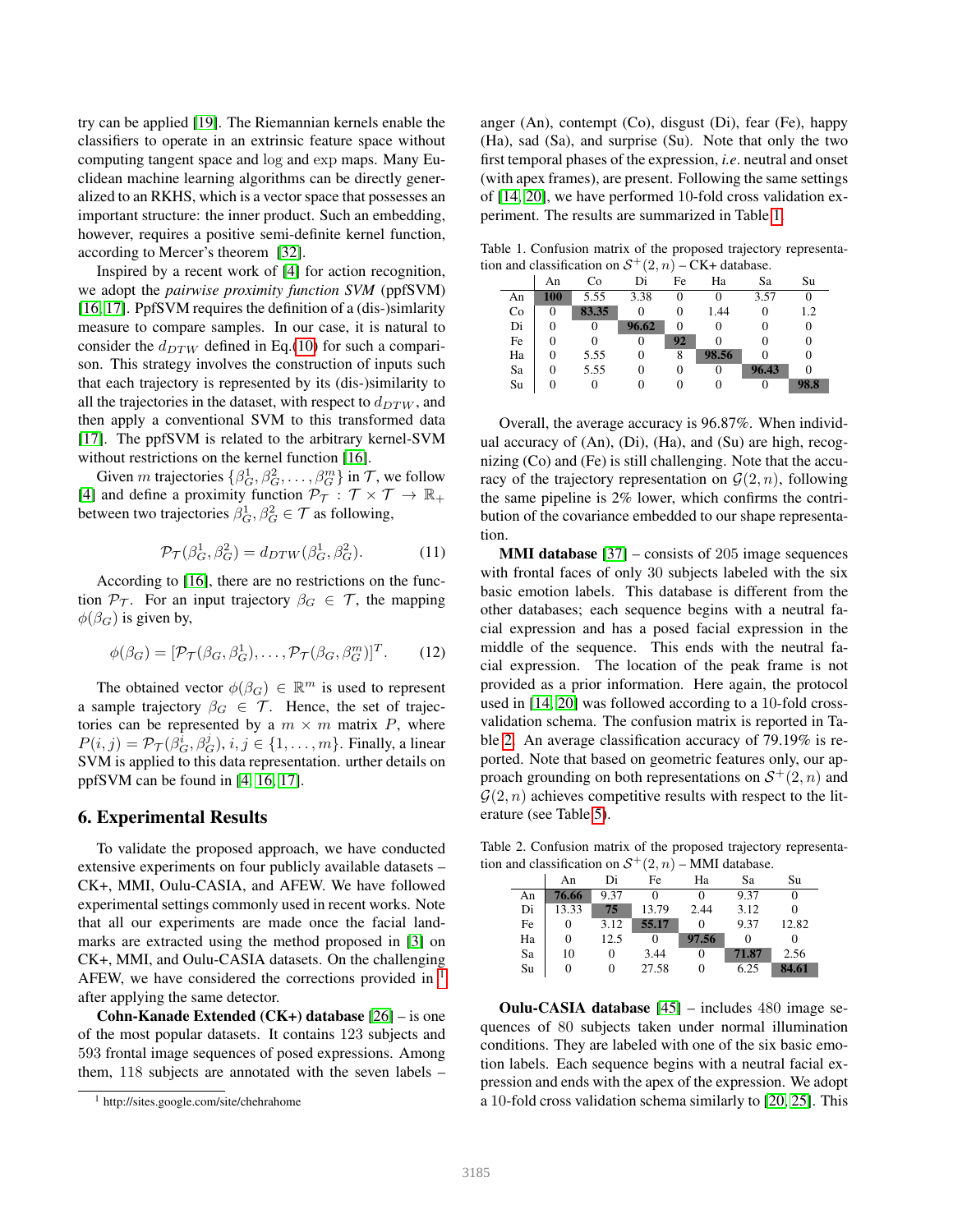

<span id="page-6-1"></span>Figure 3. Accuracy of the proposed approach when varying the weight parameter  $k$ , on (left to right) CK+, MMI, Oulu-CASIA, and AFEW.

time, the average accuracy is 83.13%, hence 3% higher than the Grassmann trajectory representation. This is the highest accuracy reported in literature (refer to Table [6\)](#page-7-1).

Table 3. Confusion matrix of the proposed trajectory representation and classification on  $S^+(2, n)$  – Oulu-CASIA database.

|    | An    | Di    | Fe    | Ha    | Sa    | Su    |  |
|----|-------|-------|-------|-------|-------|-------|--|
| An | 81.25 | 15    | 1.25  |       | 13.75 |       |  |
| Di | 10    | 78.75 | 2.5   |       | 6.25  |       |  |
| Fe | 1.25  | 1.25  | 78.75 | 6.25  | 3.75  |       |  |
| Ha | 1.25  | 1.25  | 3.75  | 91.25 | 1.25  | 1.25  |  |
| Sa | 6.25  | 3.75  |       | 2.5   | 75    |       |  |
| Su |       | 0     | 8.75  |       |       | 93.75 |  |

AFEW database [\[12\]](#page-8-24) – collected from movies showing close-to-real-world conditions, which depicts or simulates the spontaneous expressions in uncontrolled environment. According to the protocol defined in EmotiW'2013 [\[11\]](#page-8-25), the database is divided into three sets: training, validation, and test. The task is to classify each video clip into one of the seven expression categories (the six basic emotions plus the neutral). As the ground truth of test set is still unreleased, here we only report our results on the validation set for comparison with [\[11,](#page-8-25) [14,](#page-8-1) [25\]](#page-8-3). The average accuracy is 39.94%. Unsurprisingly, the (Ne), (An), and (Ha) are better recognized over the rest. Despite their competitiveness with respect to recent literature, these results state clearly that the AFER "in-the-wild" is still a distant goal.

Table 4. Confusion matrix of the proposed trajectory representation and classification on  $S^+(2,n)$  – AFEW database following the EmotiW'13 protocol [\[11\]](#page-8-25).

|    | An       | Di   | Fe    | Ha    | Ne       | Sa    | Su    |
|----|----------|------|-------|-------|----------|-------|-------|
| An | 56.25    | 12.5 | 30.43 | 4.76  | 7.93     | 13.11 | 26.08 |
| Di | $\Omega$ | 10   | 8.69  | 4.76  | $\Omega$ | 6.55  | 2.17  |
| Fe | 7.81     | 7.5  | 26.08 | 4.76  | 7.93     | 14.75 | 19.56 |
| Ha | 10.93    | 22.5 | 10.87 | 66.66 | 6.35     | 11.47 | 2.17  |
| Ne | 9.37     | 37.5 | 10.87 | 12.69 | 63.49    | 32.78 | 30.43 |
| Sa | 10.93    | 2.5  | 6.52  | 6.35  | 11.11    | 18.03 | 2.17  |
| Su | 4.68     | 7.5  | 6.52  | 0     | 3.17     | 3.27  | 17.39 |

In Fig[.3](#page-6-1) we study the method's behavior when varying the parameter  $k$  (of the closeness) defined in Eq.[\(7\)](#page-3-2). Recall that  $k$  serves to balance the contribution of the distance between covariance matrices living in  $\mathcal{P}_2$  with respect to the Grassmann contribution  $\mathcal{G}(2, n)$ . The graphs report the method accuracy respectively on CK+, MMI, Oulu-CASIA, and AFEW. The optimal performances are achieved for the following values –  $k_{CK+}^* = 0.081$ ,  $k_{MMI}^* = 0.012$ ,  $k_{Oulu-CASIA}^{*} = 0.014$ , and  $k_{AFEW}^{*} = 0.001$ .

<span id="page-6-0"></span>Table 5. Overall accuracy (%) on CK+ and MMI datasets. Here,  $(A)$ : appearance;  $(G)$ : geometry (or shape); <sup>s</sup>: static; \*: Deep Learning based approach; last raw: ours

| Method                                              | $CK+$            | MMI              |
|-----------------------------------------------------|------------------|------------------|
| $\overline{(A)}$ 3D HOG [21] (from [20])            | 91.44            | 60.89            |
| $(A)$ 3D SIFT [33] (from [20])                      |                  | 64.39            |
| $(A)$ Cov3D [30] (from [20])                        | 92.3             |                  |
| $(A)$ MSR [29] (LOSO)                               | 91.4             |                  |
| $(A)$ STM-ExpLet [25] (10-fold)                     | 94.19            | 75.12            |
| $(A)$ CSPL [48] (10-fold)                           | 89.89            | 73.53            |
| $(A)$ F-Bases [31] (LOSO)                           | 96.02            | 75.12            |
| $(A)$ ST-RBM [14] (10-fold)                         | 95.66            | 81.63            |
| $(A)$ FaceNet2ExpNet*, <sup>s</sup> [13]            | 96.8             |                  |
| $(A)$ 3DCNN-DAP [24] * (15-fold)                    | 87.9             | 62.2             |
| $^{(A)}$ DTAN [20] $^{\ast}$ (10-fold)              | 91.44            | 62.45            |
| $^{(A+G)}$ DTAGN [20] $^{\ast}$ (10-fold)           | 97.25            | 70.24            |
| $\overline{(G)}$ DTGN $\overline{[20]}$ * (10-fold) | 92.35            | 59.02            |
| $^{(G)}$ TMS [18] (4-fold)                          | 85.84            |                  |
| $^{(G)}$ HMM [43] (15-fold)                         | 83.5             | 51.5             |
| $(G)$ ITBN [43] (15-fold)                           | 86.3             | 59.7             |
| <sup>(G)</sup> Velocity on $\mathcal{G}(n,2)$ [35]  | 82.8             |                  |
| $(G)$ traj. on $\mathcal{G}(2,n)$ (10-fold)         | $94.25 \pm 3.71$ | $78.18 \pm 4.87$ |
| (G) traj. on $S^+(2, n)$ (10-fold)                  | $96.87 \pm 2.46$ | $79.19 \pm 4.62$ |

Comparative study with the state-of-the-art. In tables [5](#page-6-0) and [6,](#page-7-1) we compare our approach over the recent literature. Overall, our approach achieves competitive performances with respect to the most recent approaches. On CK+, we obtained the second highest accuracy. The rankedfirst approach is DTAGN [\[20\]](#page-8-2), in which two deep networks are trained on shape and appearance channels, then fused. Note that the geometry deep network (DTGN) achieved 92.35%, which is much lower than ours. Furthermore, our approach outperforms the ST-RBM [\[14\]](#page-8-1) and the STM-ExpLet [\[25\]](#page-8-3). On MMI dataset, our approach outperforms the DTAGN [\[20\]](#page-8-2) and the STM-ExpLet [\[25\]](#page-8-3). However, it is behind ST-RBM [\[14\]](#page-8-1). Note that the FaceNet2ExpNet [\[13\]](#page-8-26)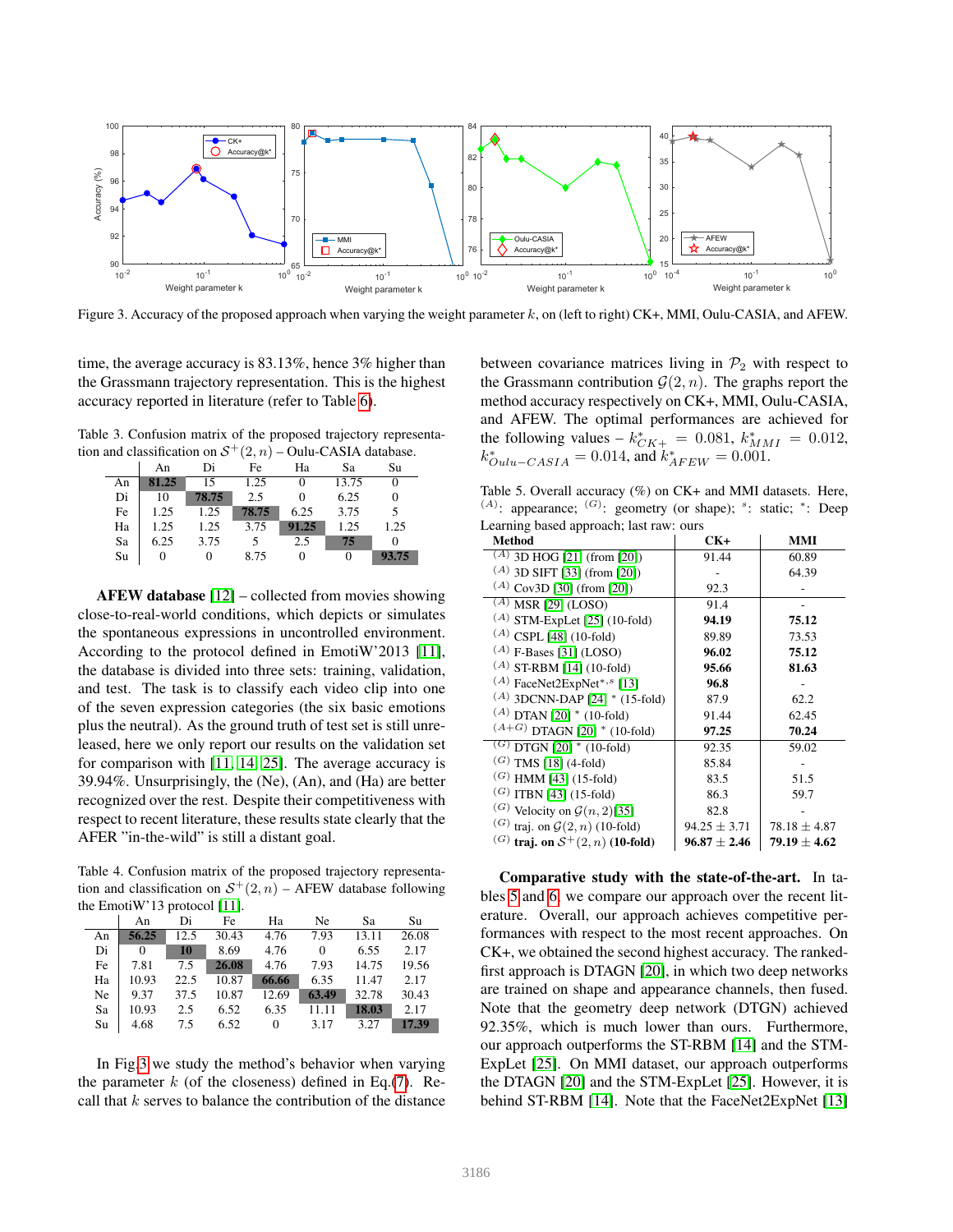is a pure static approach and is reported here as the state-ofthe-art of static AFER.

| Method                            | Oulu-CASIA       | AFLW  |
|-----------------------------------|------------------|-------|
| $(A)$ HOG 3D [21]                 | 70.63            | 26.90 |
| $(A)$ HOE [41]                    |                  | 19.54 |
| $(A)$ 3D SIFT [33]                | 55.83            | 24.87 |
| $(A)$ LBP-TOP [47]                | 68.13            | 25.13 |
| $(A)$ EmotiW [11]                 |                  | 27.27 |
| $(A)$ STM [25]                    |                  | 29.19 |
| $(A)$ STM-ExpLet [25]             | 74.59            | 31.73 |
| $(A+G)$ DTAGN [20] * (10-fold)    | 81.46            |       |
| $(A)$ ST-RBM [14]                 |                  | 46.36 |
| $(G)$ traj. on $\mathcal{G}(2,n)$ | $80.0 \pm 5.22$  | 39.1  |
| $(G)$ traj. on $S^+(2,n)$         | $83.13 \pm 3.86$ | 39.94 |

<span id="page-7-1"></span>Table 6. Overall accuracy on Oulu-CASIA and AFEW dataset (following the EmotiW'13 protocol [\[11\]](#page-8-25)) Method Oulu-CASIA AFEW

On Oulu-CASIA dataset, our approach shows a clear superiority to existing methods, in particular STM-ExpLet [\[25\]](#page-8-3) and DTGN [\[20\]](#page-8-2). Elaiwat *et al*. [\[14\]](#page-8-1) do not report any results on this dataset. However, their approach achieved the highest accuracy on AFEW. Our approach is ranked second showing a superiority to remaining approaches on AFEW.

Baseline experiments. Based on the results reported in table [7,](#page-7-2) we discuss in this paragraph algorithms and their computational complexity with respect to baselines.

<span id="page-7-2"></span>Table 7. Baseline experiments on CK+, MMI, and AFEW datasets.

| <b>Distance</b>             | $CK+$ (%)                                       |                  | Time $(s)$       |                 |         |
|-----------------------------|-------------------------------------------------|------------------|------------------|-----------------|---------|
| Flat distance $d_{\tau+}$   | $93.78 \pm 2.92$                                |                  | 0.020            |                 |         |
|                             | Distance $d_{\mathcal{P}_n}$ in $\mathcal{P}_n$ |                  |                  | 0.816           |         |
|                             | Closeness $d_{S+}$                              |                  |                  | 0.055           |         |
| <b>Temporal alignment</b>   |                                                 | $CK+$ $(\%)$     |                  | $MMI(\%)$       | Time(s) |
| without DTW                 | $90.94 \pm 4.23$                                |                  | $66.93 \pm 5.79$ |                 | 0.018   |
| with DTW                    | $96.87 \pm 2.46$                                |                  | $79.19 \pm 4.62$ |                 | 0.055   |
| <b>Adaptive re-sampling</b> | $MMI(\%)$                                       |                  | $AFEW(\%)$       |                 |         |
|                             | without resampling                              |                  |                  | 36.81           |         |
| with resampling             | $79.19 \pm 4.62$                                |                  | 39.94            |                 |         |
| <b>Classifier</b>           |                                                 | $CK+$ $(\%)$     |                  | $A$ FEW $(\% )$ |         |
| K-NN                        |                                                 | $88.97 \pm 6.14$ |                  | 29.77           |         |
| ppf-SVM                     | $96.87 \pm 2.46$                                |                  | 39.94            |                 |         |

We highlight firstly the superiority of the trajectory representation on  $S^+(2, n)$  over the Grassmannian (refer to Tables [5](#page-6-0) and [6\)](#page-7-1). This is due to the contribution of the covariance part further to the conventional affine-shape analysis over the Grassmannian. Secondly, we have used different distances defined on  $S^+(2, n)$ . Specifically, given two matrices  $G_1$  and  $G_2$  in  $S^+(2, n)$ : (1) as proposed in [\[42\]](#page-9-19), we used  $d_{\mathcal{P}_n}$  that was defined in Eq.[\(7\)](#page-3-2) to compare them through regularizing their ranks, *i.e*. making them n full-rank and considering them in  $\mathcal{P}_n$  (the space of *n*-by*n* positive definite matrices),  $d_{\mathcal{P}_n}(G_1, G_2) = d_{\mathcal{P}_n}(G_1 +$  $\epsilon I_n, G_2 + \epsilon I_n$ ; (2) we used the Euclidean flat distance  $d_{\mathcal{F}^+}(G_1, G_2) = ||G_1 - G_2||_F$ , where  $||.||_F$  denotes the Frobenius-norm. The closeness  $d_{\mathcal{S}^+}$  between two elements of  $S^+(2, n)$  defined in Eq.[\(7\)](#page-3-2) is more suitable compared to the distance  $d_{\mathcal{P}_n}$  and the flat distance  $d_{\mathcal{F}^+}$ . This demonstrates the importance of being faithful to the geometry of the manifold of interest. Another advantage of using  $d_{\mathcal{S}^+}$ over  $d_{\mathcal{P}_n}$  is the computational time as it involves *n*-by-2 and 2-by-2 matrices instead of  $n$ -by- $n$  matrices.

Table [7](#page-7-2) reports the average accuracy when DTW is used or not in our pipeline on both CK+ and MMI datasets. It is clear from these experiments that a temporal alignment of the trajectories is a crucial step as an improvement of around  $12\%$  is obtained on MMI and 6\% on CK+. The adaptive resampling tool is also analyzed. When it is involved in the pipeline, an improvement of around 5% is achieved on MMI and 3% on AFEW.

In the last table, we compare the results of ppfSVM to a K-NN classifier for both CK+ and AFEW databases. Each test sequence is classified by a majority vote of its Knearest neighbors using the (dis-)similarity measure defined in Eq. [10.](#page-4-2) The number of nearest neighbors K to consider for each database is chosen by cross-validation. On CK+, we obtained an average accuracy of 88.97% for  $K = 11$ . On AFEW, we obtained an average accuracy of 29.77% for  $K = 7$ . These results are outperformed by ppfSVM classifier.

### <span id="page-7-0"></span>7. Conclusion and Future Work

We have proposed in this paper a geometric approach for effectively modeling and classifying dynamic facial sequences. Based on Gramian matrices derived from the facial landmarks, our representation consists of an affineinvariant shape representation and a spatial covariance of the landmarks. We have exploited the geometry of the space to define a closeness between static and dynamic (trajectory) representations. We have derived then computational tools to align, re-sample and compare these trajectories giving rise to a rate-invariant analysis. Finally, facial expressions are learned from these trajectories using a variant of SVM, called ppfSVM, which allows to deal with the nonlinearity of the space of representations. Our experiments on four publicly available datasets showed that the proposed approach gives competitive or better than state-of-art results. In the future, we will extend this approach to handle with smaller variations of facial expressions. Another direction could be adapting our approach for other applications that involve landmark sequences analysis such as action recognition.

### 8. Acknowledgements

This work has been partially supported by PIA (ANR-11-EQPX-0023), European Founds for the Regional Development (FEDER-Presage 41779).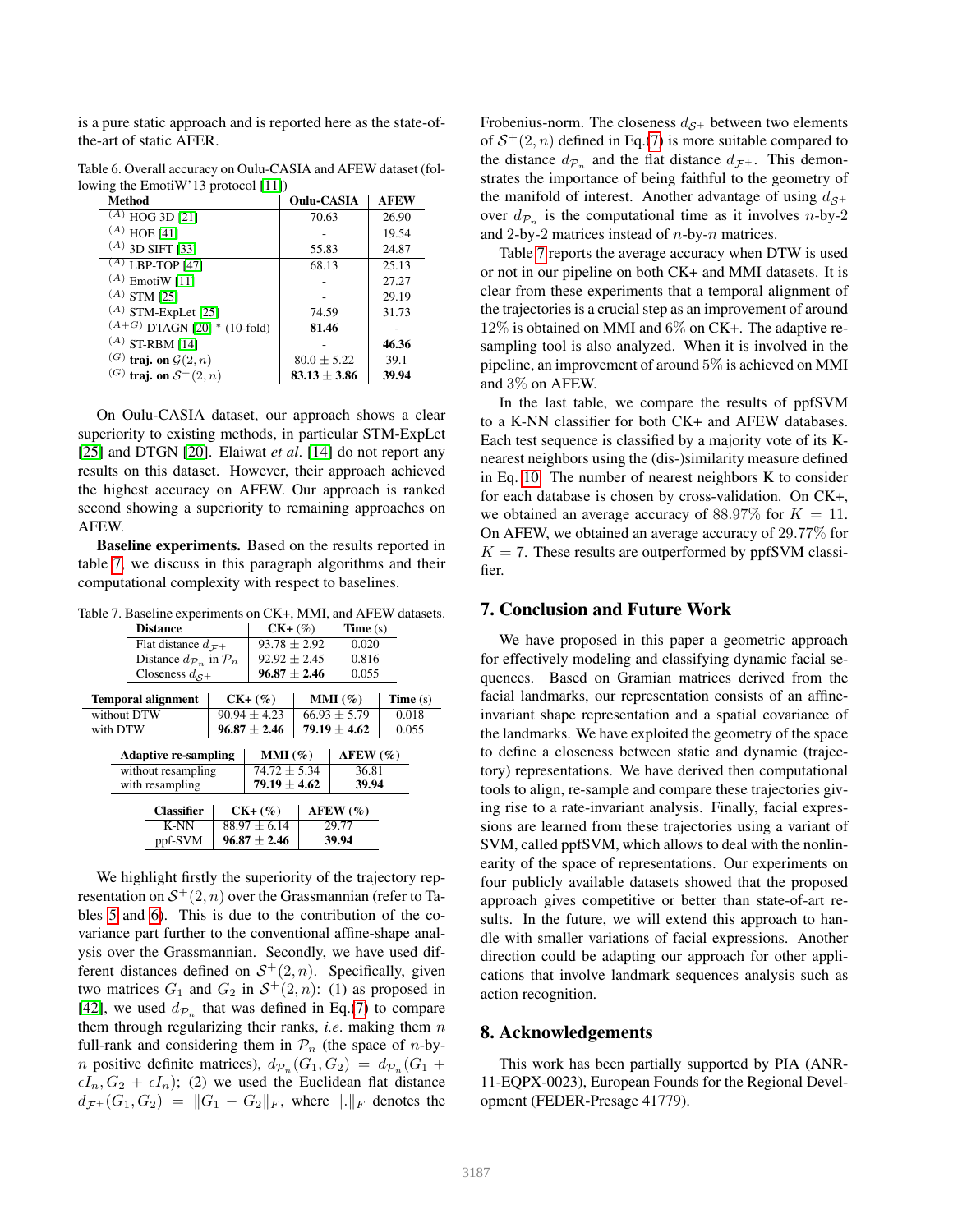# References

- <span id="page-8-18"></span>[1] P.-A. Absil, R. Mahony, and R. Sepulchre. Riemannian geometry of grassmann manifolds with a view on algorithmic computation. *Acta Applicandae Mathematica*, 80(2):199– 220, 2004.
- <span id="page-8-8"></span>[2] R. Anirudh, P. K. Turaga, J. Su, and A. Srivastava. Elastic functional coding of riemannian trajectories. *IEEE IEEE Transactions on Pattern Analysis and Machine Intelligence*, 39(5):922–936, 2017.
- <span id="page-8-4"></span>[3] A. Asthana, S. Zafeiriou, S. Cheng, and M. Pantic. Incremental face alignment in the wild. In *2014 IEEE Conference on Computer Vision and Pattern Recognition, CVPR 2014, Columbus, OH, USA, June 23-28, 2014*, pages 1859–1866, 2014.
- <span id="page-8-9"></span>[4] M. A. Bagheri, Q. Gao, and S. Escalera. Support vector machines with time series distance kernels for action classification. In *Applications of Computer Vision (WACV), 2016 IEEE Winter Conference on*, pages 1–7. IEEE, 2016.
- <span id="page-8-12"></span>[5] E. Begelfor and M. Werman. Affine invariance revisited. In *2006 IEEE Computer Society Conference on Computer Vision and Pattern Recognition (CVPR 2006), 17-22 June 2006, New York, NY, USA*, pages 2087–2094, 2006.
- <span id="page-8-10"></span>[6] B. Ben Amor, J. Su, and A. Srivastava. Action recognition using rate-invariant analysis of skeletal shape trajectories. *IEEE Transactions on Pattern Analysis and Machine Intelligence*, 38(1):1–13, 2016.
- <span id="page-8-14"></span>[7] S. Bonnabel and R. Sepulchre. Riemannian metric and geometric mean for positive semidefinite matrices of fixed rank. *SIAM Journal on Matrix Analysis and Applications*, 31(3):1055–1070, 2009.
- <span id="page-8-0"></span>[8] C. A. Corneanu, M. Oliu, J. F. Cohn, and S. Escalera. Survey on rgb, 3D, thermal, and multimodal approaches for facial expression recognition: history, trends, and affect-related applications. 2016.
- <span id="page-8-11"></span>[9] M. Devanne, H. Wannous, S. Berretti, P. Pala, M. Daoudi, and A. D. Bimbo. 3-D human action recognition by shape analysis of motion trajectories on riemannian manifold. *IEEE Trans. Cybernetics*, 45(7):1340–1352, 2015.
- <span id="page-8-13"></span>[10] M. M. Deza and M. Laurent. *Geometry of cuts and metrics*, volume 15. Springer, 2009.
- <span id="page-8-25"></span>[11] A. Dhall, R. Goecke, J. Joshi, M. Wagner, and T. Gedeon. Emotion recognition in the wild challenge (emotiw) challenge and workshop summary. In *2013 International Conference on Multimodal Interaction, ICMI '13, Sydney, NSW, Australia, December 9-13, 2013*, pages 371–372, 2013.
- <span id="page-8-24"></span>[12] A. Dhall, R. Goecke, S. Lucey, and T. Gedeon. Collecting large, richly annotated facial-expression databases from movies. *IEEE MultiMedia*, 19(3):34–41, 2012.
- <span id="page-8-26"></span>[13] H. Ding, S. K. Zhou, and R. Chellappa. Facenet2expnet: Regularizing a deep face recognition net for expression recognition. *CoRR*, abs/1609.06591, 2016.
- <span id="page-8-1"></span>[14] S. Elaiwat, M. Bennamoun, and F. Boussaïd. A spatiotemporal rbm-based model for facial expression recognition. *Pattern Recognition*, 49:152–161, 2016.
- <span id="page-8-15"></span>[15] M. Faraki, M. T. Harandi, and F. Porikli. Image set classification by symmetric positive semi-definite matrices. In

*Applications of Computer Vision (WACV), 2016 IEEE Winter Conference on*, pages 1–8. IEEE, 2016.

- <span id="page-8-21"></span>[16] T. Graepel, R. Herbrich, P. Bollmann-Sdorra, and K. Obermayer. Classification on pairwise proximity data. *Advances in neural information processing systems*, pages 438–444, 1999.
- <span id="page-8-22"></span>[17] S. Gudmundsson, T. P. Runarsson, and S. Sigurdsson. Support vector machines and dynamic time warping for time series. In *Neural Networks, 2008. IJCNN 2008.(IEEE World Congress on Computational Intelligence). IEEE International Joint Conference on*, pages 2772–2776. IEEE, 2008.
- <span id="page-8-7"></span>[18] S. Jain, C. Hu, and J. K. Aggarwal. Facial expression recognition with temporal modeling of shapes. In *IEEE International Conference on Computer Vision Workshops, ICCV 2011 Workshops, Barcelona, Spain, November 6-13, 2011*, pages 1642–1649, 2011.
- <span id="page-8-20"></span>[19] S. Jayasumana, R. I. Hartley, M. Salzmann, H. Li, and M. T. Harandi. Kernel methods on riemannian manifolds with gaussian RBF kernels. *IEEE Trans. Pattern Anal. Mach. Intell.*, 37(12):2464–2477, 2015.
- <span id="page-8-2"></span>[20] H. Jung, S. Lee, J. Yim, S. Park, and J. Kim. Joint fine-tuning in deep neural networks for facial expression recognition. In *IEEE International Conference on Computer Vision, ICCV 2015, Santiago, Chile, December 7-13, 2015*, pages 2983– 2991, 2015.
- <span id="page-8-6"></span>[21] A. Kläser, M. Marszalek, and C. Schmid. A spatio-temporal descriptor based on 3d-gradients. In *Proceedings of the British Machine Vision Conference 2008, Leeds, September 2008*, pages 1–10, 2008.
- <span id="page-8-17"></span>[22] S. Kobayashi and K. Nomizu. *Foundations of Differential Geometry*, volume 1. Interscience Publishers, 1963.
- <span id="page-8-5"></span>[23] J. Kossaifi, G. Tzimiropoulos, S. Todorovic, and M. Pantic. AFEW-VA database for valence and arousal estimation inthe-wild. *Image and Vision Computing*, 2017.
- <span id="page-8-27"></span>[24] M. Liu, S. Li, S. Shan, R. Wang, and X. Chen. Deeply learning deformable facial action parts model for dynamic expression analysis. In *Computer Vision - ACCV 2014 - 12th Asian Conference on Computer Vision, Singapore, Singapore, November 1-5, 2014, Revised Selected Papers, Part IV*, pages 143–157, 2014.
- <span id="page-8-3"></span>[25] M. Liu, S. Shan, R. Wang, and X. Chen. Learning expressionlets on spatio-temporal manifold for dynamic facial expression recognition. In *2014 IEEE Conference on Computer Vision and Pattern Recognition, CVPR 2014, Columbus, OH, USA, June 23-28, 2014*, pages 1749–1756, 2014.
- <span id="page-8-23"></span>[26] P. Lucey, J. F. Cohn, T. Kanade, J. M. Saragih, Z. Ambadar, and I. A. Matthews. The extended cohn-kanade dataset (CK+): A complete dataset for action unit and emotionspecified expression. In *IEEE Conference on Computer Vision and Pattern Recognition, CVPR Workshops 2010, San Francisco, CA, USA, 13-18 June, 2010*, pages 94–101, 2010.
- <span id="page-8-16"></span>[27] G. Meyer, S. Bonnabel, and R. Sepulchre. Regression on fixed-rank positive semidefinite matrices: a Riemannian approach. *Journal of Machine Learning Research*, 12(Feb):593–625, 2011.
- <span id="page-8-19"></span>[28] X. Pennec, P. Fillard, and N. Ayache. A riemannian framework for tensor computing. *International Journal of Computer Vision*, 66(1):41–66, 2006.